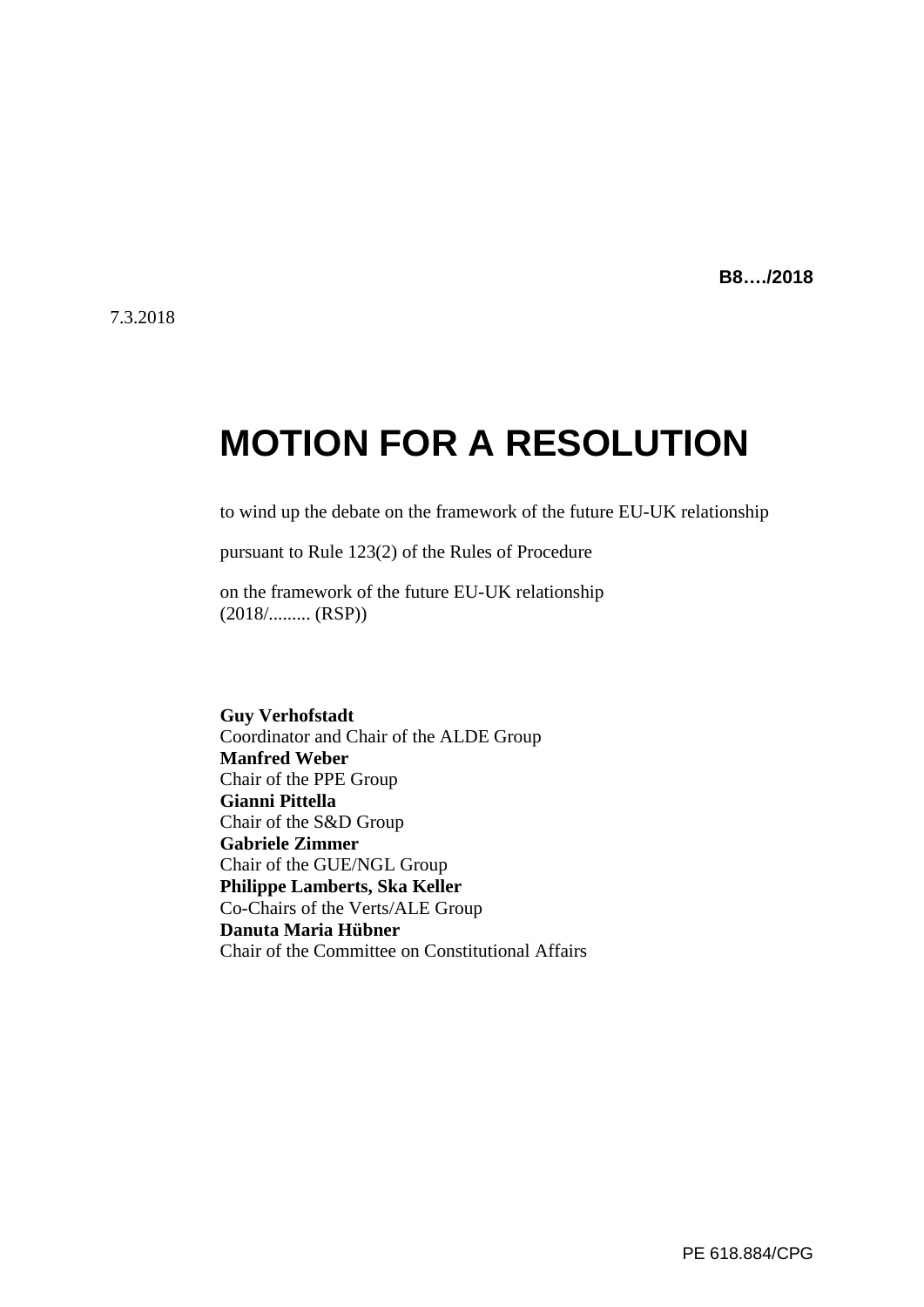#### **B8xxxx/2018**

## **European Parliament resolution on the framework of the future EU-UK relationship (2018/xxx(RSP))**

#### *The European Parliament*,

- having regard to the Treaty on European Union (TEU) and the Treaty on the Functioning of the European Union (TFEU),
- having regard to the Charter of Fundamental Rights of the European Union of 7 December 2000 ('the Charter'), which was proclaimed on 12 December 2007 in Strasbourg and entered into force with the Treaty of Lisbon in December 2009,
- having regard to its resolutions of 5 April 2017 and of 3 October 2017 on negotiations with the United Kingdom following its notification that it intends to withdraw from the European Union and its resolution of 13 December on the state of play of negotiations with the United Kingdom,
- having regard to the European Council (Art. 50) Guidelines of 29 April 2017 following the United Kingdom's notification under Article 50 TEU and to the Annex to Council Decision of 22 May 2017 which lays down the directives for the negotiation of an agreement with the United Kingdom of Great Britain and Northern Ireland setting out the arrangements for its withdrawal from the European Union,
- having regard to the Joint Report from the negotiators of the European Union and the United Kingdom Government of 8 December 2017 on progress during phase 1 of negotiations under Article 50 TEU on the United Kingdom's orderly withdrawal from the European Union, and to the European Commission Draft Withdrawal Agreement of 28 February 2018,
- having regard to the European Council (Art. 50) Guidelines of 15 December 2017 and to the Annex to Council Decision of 29 January 2018 supplementing the Council Decision of 22 May 2017 authorising the opening of negotiations with the United Kingdom of Great Britain and Northern Ireland for an agreement setting out arrangements for its withdrawal from the European Union,
- having regard to Rule 123(2) of its Rules of Procedure,
- A. whereas the purpose of negotiations between the European Union (EU) and the United Kingdom (UK) pursuant to Article 50 of the Treaty on European Union (TEU) is to provide for an orderly withdrawal of the UK from the EU;
- B. whereas Article 50 TEU states that the arrangements for the UK's withdrawal should take account of the framework for its future relationship with the Union;
- C. whereas sufficient progress having been achieved in December 2017 in the negotiations on separation issues, it is appropriate that negotiations can now deal with the framework of the EU-UK future relationship, provided that there is commensurate progress of negotiations on Commission´s draft Withdrawal Agreement;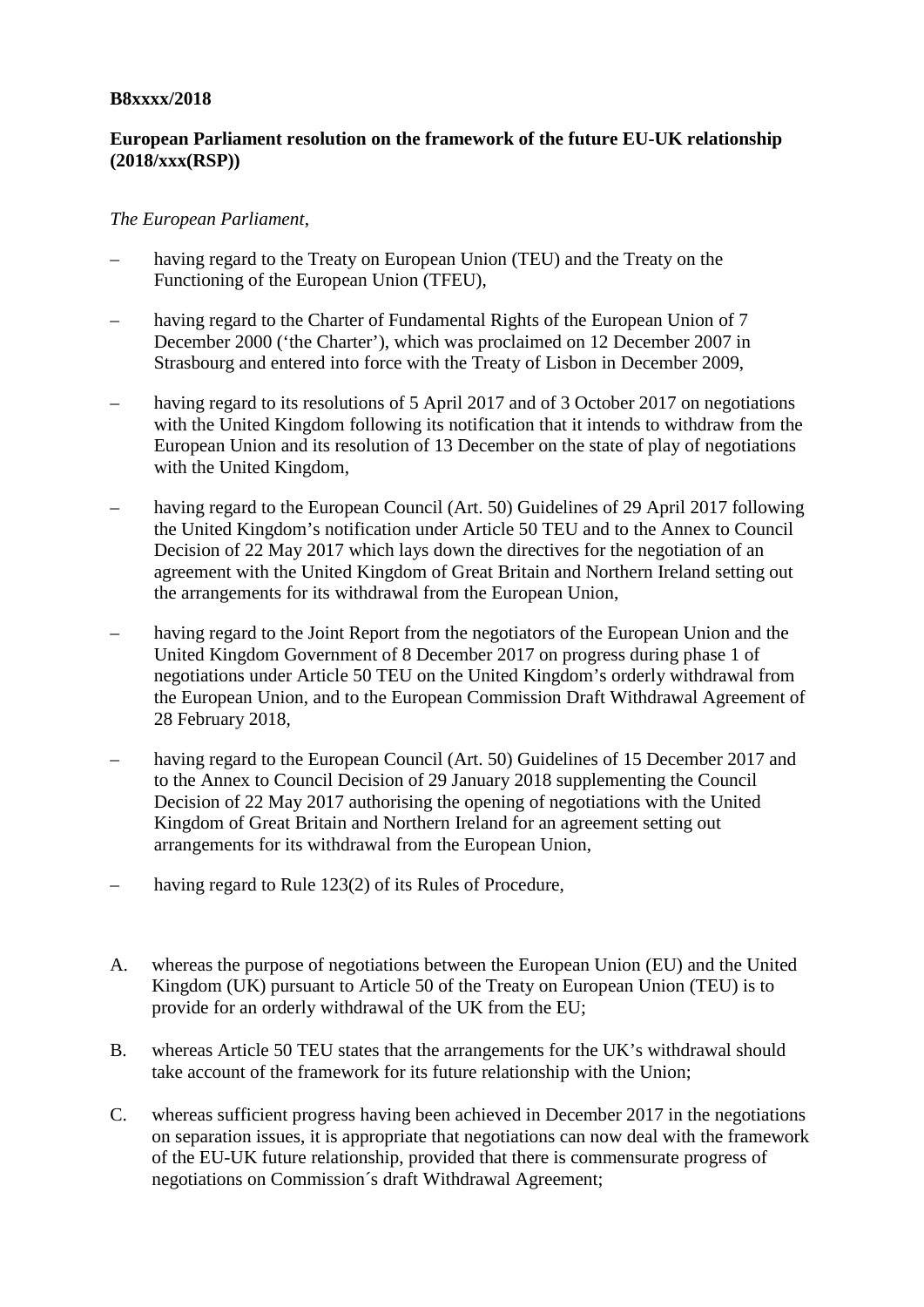- D. whereas those negotiations can only begin once the EU's Chief Negotiator has a mandate to do so from EU institutions;
- E. whereas any agreement on a framework for a future relationship will be treated as integral to the overall withdrawal settlement and will inform the European Parliament's deliberations during its consent procedure;
- F. whereas it is in the interests of all parties that the framework for the future relationship be as detailed as possible;
- G. whereas the United Kingdom will become a third country after withdrawal whatever is agreed as the framework for its future relationship with the EU;
- H. whereas, in addition to the elements included in UK's notification of 29 March 2017 that it intends to withdraw from the European Union, the Prime Minister has delivered a number of speeches, in Lancaster House on 17 January 2017, Florence on 22 September 2017, Munich on 17 February 2018 and most recently in Mansion House on 2 March 2018; whereas she has not yet set out a consistent view on future EU-UK relations;
- I. whereas the UK and the EU will remain close neighbours and will continue to have many interests in common; whereas such a close relationship in the form of an association agreement between the EU and the UK could be considered an appropriate framework for the future relationship by which these common interests can be protected and promoted, including a new trade relationship;
- J. whereas the advantage of an association agreement for the future relations is that it provides a flexible framework allowing for varying degrees of cooperation across a wide variety of policy areas; whereas that cooperation will require both parties to maintain high standards and their international commitments in a number of policy areas;
- K. whereas it is crucial to safeguard EU agreements with third countries and international organisations, including the EEA agreement;
- L. whereas the EU and the UK, as a departing Member State, have an overriding obligation to ensure a comprehensive and reciprocal approach to protect the rights of EU citizens living in the UK and UK citizens living in the EU  $27$ ;
- M. whereas with the view to preserving the 1998 Good Friday Agreement in all its parts and the rights of people in Northern Ireland, the UK must keep to its commitments to ensure that there is no hardening of the border on the island of Ireland, either by means of detailed proposals to be put forward in negotiations on the framework of the future EU-UK relationship, by specific solutions for Northern Ireland or, by continued regulatory alignment with the EU acquis;
- N. whereas transitional arrangements involving the prolongation of the full EU acquis will be necessary to avoid a cliff-edge scenario when the UK leaves the EU, and to give the EU and UK negotiators the possibility to negotiate a future relationship agreement;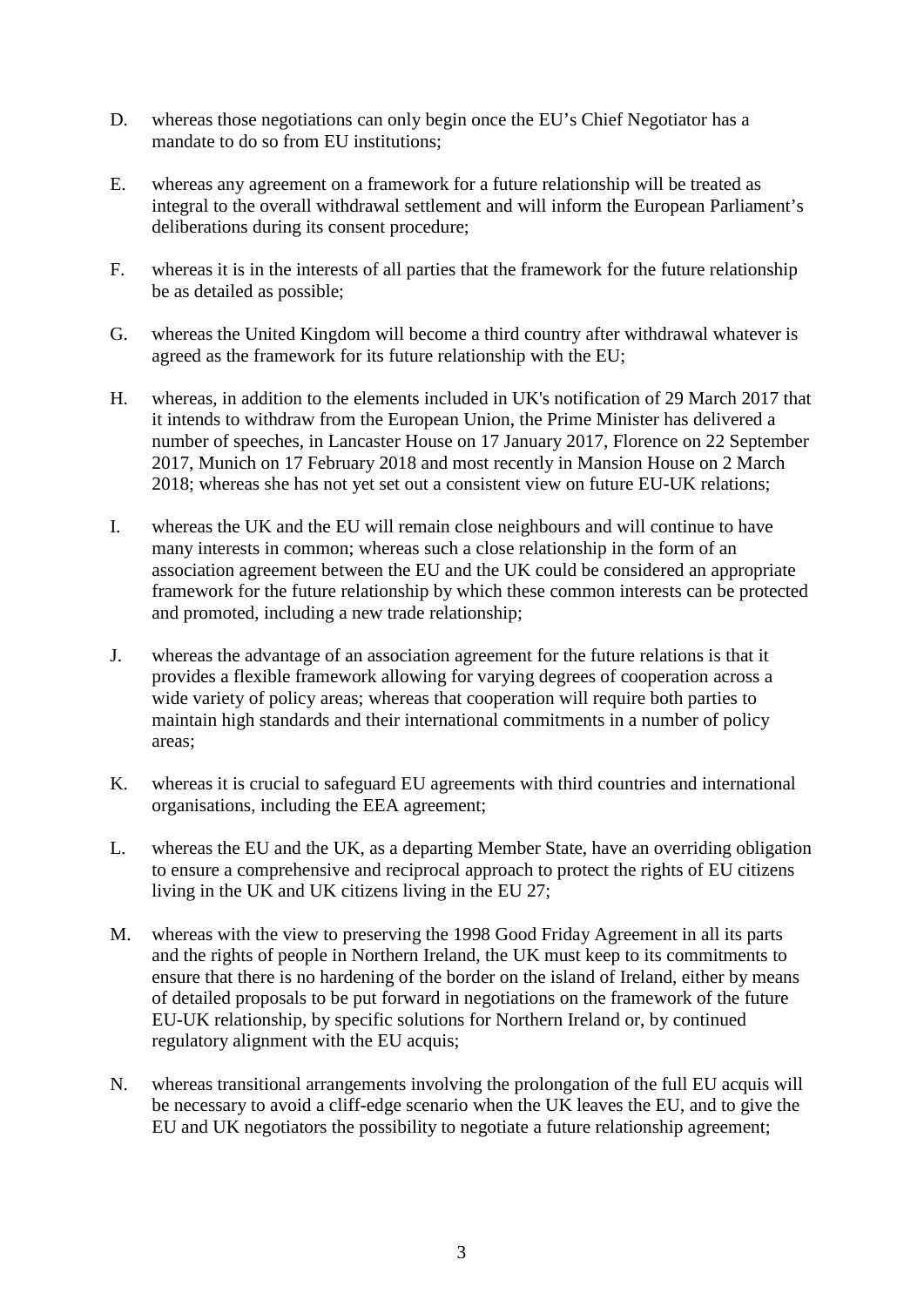- O. whereas it is appropriate that the EU institutions and the Member States, together with public and private institutions, undertake work to prepare for all eventualities that may arise as a result of the negotiations;
- P. whereas unity of EU institutions and Member States is crucial in order to defend the interests of the Union and its citizens throughout the subsequent phases of negotiations, in particular as regards the framework for the future relationship, but also to ensure a successful and timely conclusion of those negotiations;
- 1. Recalls that Article  $50(2)$  TEU states that the agreement setting out the arrangements for a Member State's withdrawal shall take into account the framework of its future relationship with the EU;
- 2. Notes that such a framework for the future relationship should take the form of a political declaration associated with the withdrawal agreement; stresses that the contents of the declaration will be assessed by the European Parliament when it expresses its consent to the withdrawal agreement;
- 3. Reiterates that an international agreement on the new relationship between the EU and the United Kingdom can only be formally negotiated once the UK has left the EU and is a third country; recalls that this agreement can only be concluded with the full involvement and final consent of the European Parliament;
- 4. Recalls that the European Parliament will endorse a framework for the future EU-UK relationship only if it is in strict concordance with the following principles:
	- a third country must not have the same rights and benefits as a Member State of the European Union, or an EFTA/EEA Member,
	- protection of the integrity and the correct functioning of the internal market, the customs union and the four freedoms, without allowing for a sector-by-sector approach,
	- preservation of the autonomy of the EU's decision-making,
	- safeguarding the EU legal order and the role of the CJEU in this respect,
	- continued adherence to the democratic principles, human rights and fundamental freedoms, as defined in particular in the UN Universal Declaration of Human Rights, the European Convention on Human Rights and Fundamental Freedoms and its Protocols, the European Social Charter, the Rome Statute on the International Criminal Court and other international human rights treaties of the United Nations and the Council of Europe, and respect for the principle of the rule of law,
	- a level-playing field, in particular in relation to the United Kingdom's continued adherence to the standards provided by international obligations and the Union's legislation and policies in the fields of the fair and rules-based competition, including state aid, social and workers' rights, especially equivalent levels of social protection and safeguards against social dumping, environment, climate change, consumer protection, public health, sanitary and phytosanitary measures,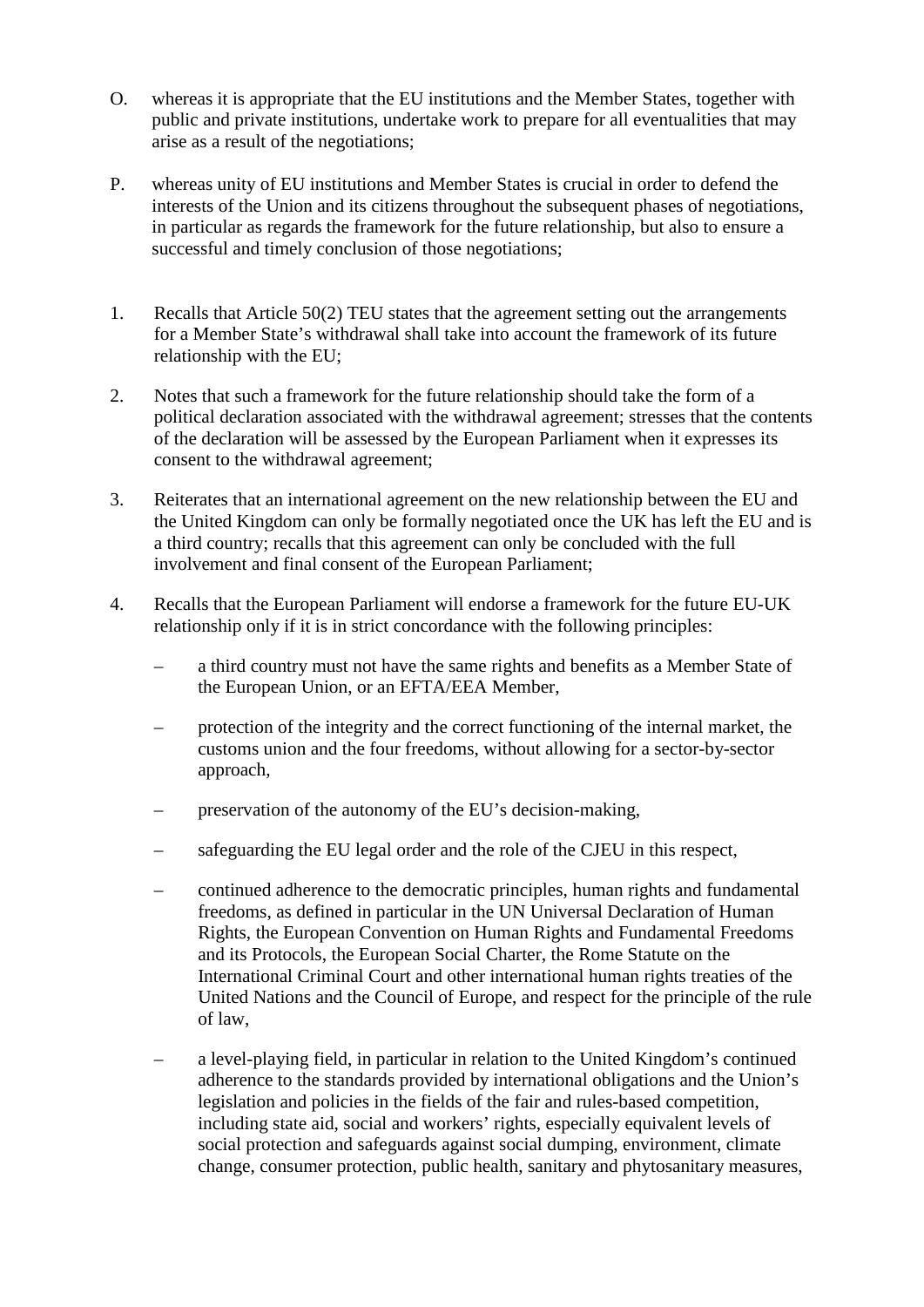animal health and welfare, taxation, including the fight against tax evasion and avoidance, money laundering, data protection and privacy, with a clear enforcement mechanism to ensure compliance,

- safeguarding EU agreements with third countries and international organisations, including the EEA agreement, and maintaining the overall balance of these relationships,
- safeguarding of the financial stability of the EU and respect of its regulatory and supervisory regime and standards and their application,
- a right balance of rights and obligations including, where appropriate, commensurate financial contributions;
- 5. Reiterates that an association agreement negotiated and agreed between the EU and United Kingdom post-UK withdrawal pursuant to Article 8 TEU and Article 217 TFEU could provide an appropriate framework for the future relationship, and secure a consistent governance framework, which should include a robust dispute resolution mechanism, avoiding the inflation of bilateral agreements and the shortcomings which characterise our relationship with Switzerland;
- 6. Proposes that this future relationship be based on the following four pillars:
	- trade and economic relations
	- foreign policy, security cooperation and development cooperation;
	- internal security
	- thematic cooperation

## *Framework for the future relationship*

- 7. Notes that, given the shared basis of common values between the EU andthe UK, their close connections and current regulatory alignment, in virtually all fields, their geographic proximity, common history, including UK's membership to the EU for more than 40 years, and also UK's role as permanent member of the UN Security Council and member of NATO, the UK will continue to be an important partner for the EU in all four pillars below and it is in their mutual interest, to establish a partnership that ensures continued cooperation;
- 8. Nevertheless, notes that, as a third country, such cooperation with the United Kingdom can only take place in accordance with the principles outlined in paragraph 4; recalls that the EU has binding common rules, common institutions and common supervisory, enforcement and adjudicatory mechanisms and that third countries, even those with identical legislation or full regulatory alignment, are not able to enjoy similar benefits or market access as EU Member States, for instance in relation to the four freedoms and financial contributions from the EU budget;
- 9. Considers that the agreement on the future relationship should include specific provisions concerning the movement of citizens from the EU to the UK and from the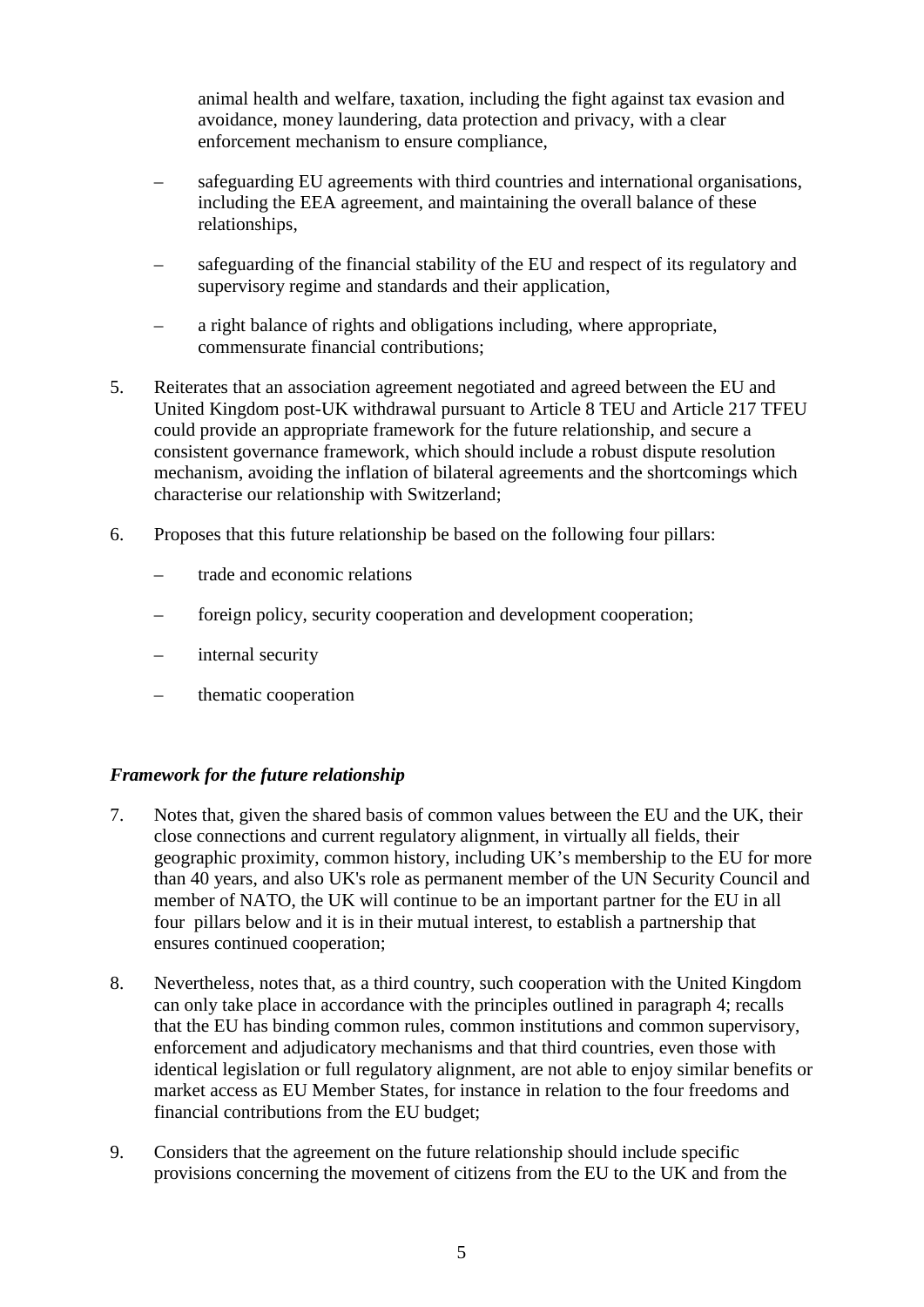UK to the EU after the transition period, which should be at least commensurate to the degree of cooperation in the four pillars below;

- 10. Recalls that the European Parliament will have to approve any future EU-UK agreement; emphasises that the Parliament must be immediately and fully informed at all stages of the procedure in accordance with Articles 207, 217 and 218 TFEU and relevant case-law;
- *(i) Trade and economic relations*
- 11. Reiterates that the UK's membership of the Internal Market and the Customs Union would be the best solution for both the UK and the EU27 and the only one which can guarantee continued frictionless trade and fully preserve the benefits of our economic relations; recalls that internal market participation requires full adherence to the four freedoms and incorporation of corresponding EU rules, a level playing field including through a competition and state aid regime, CJEU binding jurisprudence and contributions to the EU budget; notes that a customs union removes tariff barriers and some customs controls, but requires compliance with EU Trade Policy and a common external border; takes note that the UK government continues to exclude both, the Internal Market and the Customs union;
- 12. Notes that a Deep and Comprehensive Free Trade Area requires a binding convergence mechanism towards the EU *acquis* and a binding interpretation role of the CJEU and does not allow cherry-picking of sectors of the internal market;
- 13. Considers the current UK position only compatible with a trade agreement, pursuant to Article 207 TFEU, that could form the trade and economic pillar of an association agreement; stands ready to engage on the basis of the other abovementioned models, provided that the UK reconsiders its current red lines;
- 14. Recalls that all recent Free Trade Agreements (FTAs) are based on three main parts: market access, regulatory cooperation and rules; underlines that, on top of the principles set out in paragraph 4:
	- the level of access to the EU Market must correspond to the degree of continued convergence and alignment to the EU technical standards and rules, without any sector-by-sector approach and preserving the integrity of the Single market,
	- the EU autonomy in setting EU law and standards must be guaranteed, as well as the role of the CJEU as the sole interpreter of EU law,
	- a level playing field is ensured and EU standards are safeguarded,a race to the bottom avoided and regulatory arbitrage by market operators prevented,
	- rules of origin are to be based on EU standard preferential rules and the interests of EU producers,
	- reciprocal market access must be negotiated in full compliance with WTO rules including for goods, services, public procurement and where relevant foreign direct investment, and all modes of supply of services, including commitments on the movement of natural persons across borders (Mode 4), and be regulated in full respect of EU rules, in relation to the equal treatment principles, especially for workers;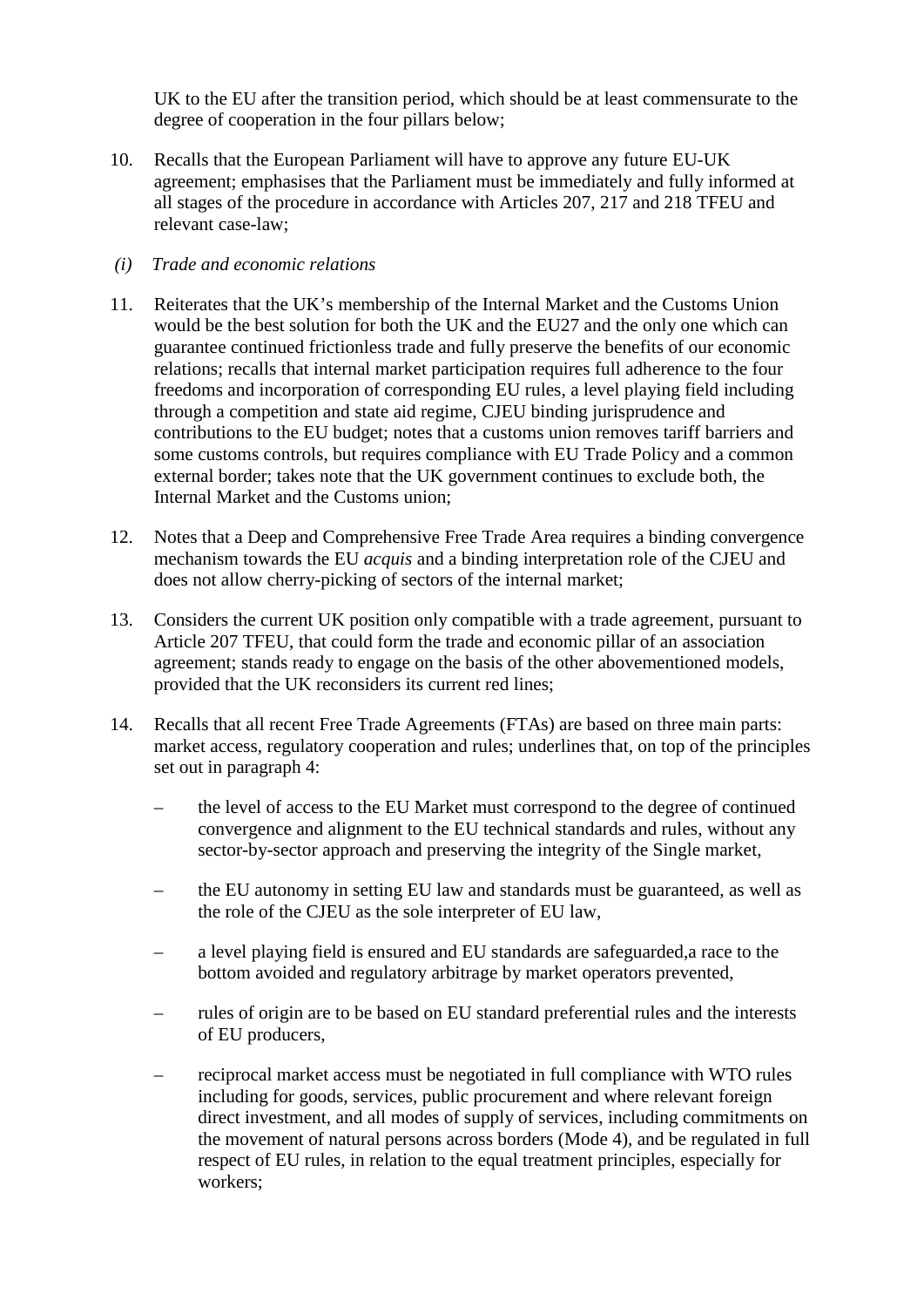- since regulatory divergence can become an obstacle to smooth trade relations and will impose significant burdens on importers and exporters alike, rules on regulatory cooperation and coherence should be negotiated, with a specific focus on SMEs, mindful of the voluntary nature of regulatory cooperation and the right to regulate in the public interest, while recalling that provisions on regulatory cooperation in a trade agreement cannot fully replicate the same frictionless trade as provided for by membership of the Single Market;
- 15. Stresses that this EU-UK agreement should safeguard the framework of existing commercial relationships between the EU and third countries and avoid any free-riding by ensuring consistency in keeping a tuned tariff and quota system and rules of origin for products vis-à-vis third countries;
- 16. Underlines that under a FTA, market access for services is limited and always subject to exclusions, reservations and exceptions;
- 17. Underlines that leaving the Single Market would lead to the UK losing passporting for financial services and the possibility to open branches in the EU subject to UK supervision; recalls that EU legislation foresees the possibility, in some areas, to consider third country rules as equivalent based on a proportional and risk based approach, and notes the ongoing legislative work and the upcoming Commission proposals in this area; stresses that decisions on equivalence are always of unilateral nature; also stresses that in order to safeguard financial stability and ensure the full respect of the EU regulatory regime and standards and their application, prudential carve-out and limitations in the cross-border provisions of financial services are a customary feature of FTAs;
- 18. Underlines that a EU-UK agreement should include a robust dispute settlement mechanism as well as governance structures; emphasizes in this regard the competence of the CJEU for the interpretation of questions related to EU law;
- 19. Recalls that the UK's current position and red lines would lead to customs checks and verification which would affect global supply chains and manufacturing processes, even if tariff barriers can be avoided; underlines the importance of high level of alignment between the Single EU VAT Area and the UK; believes that taxation matters should be integrated in any further agreement between UK and the EU to ensure a maximum level of cooperation between the EU and the UK and its dependent territories in the field of corporate taxation;
- 20. Reiterates that, regarding food and agricultural products, access to the EU market is conditional to the strict respect of all EU law and standards, notably in the fields of food safety, GMOs, pesticides, geographical indications, animal welfare, labelling and traceability, sanitary and phytosanitary standards, human, animal and plant health;
- *(ii) Foreign policy, security cooperation and development cooperation*
- 21. Notes that on CFSP, the UK as a third country will not be able to participate in the EU's decision-making process and that EU common positions and actions can only be adopted by EU Member States; points out however that this does not exclude consultation mechanisms to allow the UK to align with EU foreign policy positions, joint actions, notably on human rights, nor multilateral cooperation, especially in the UN, OSCE and Council of Europe frameworks; supports coordination on sanctions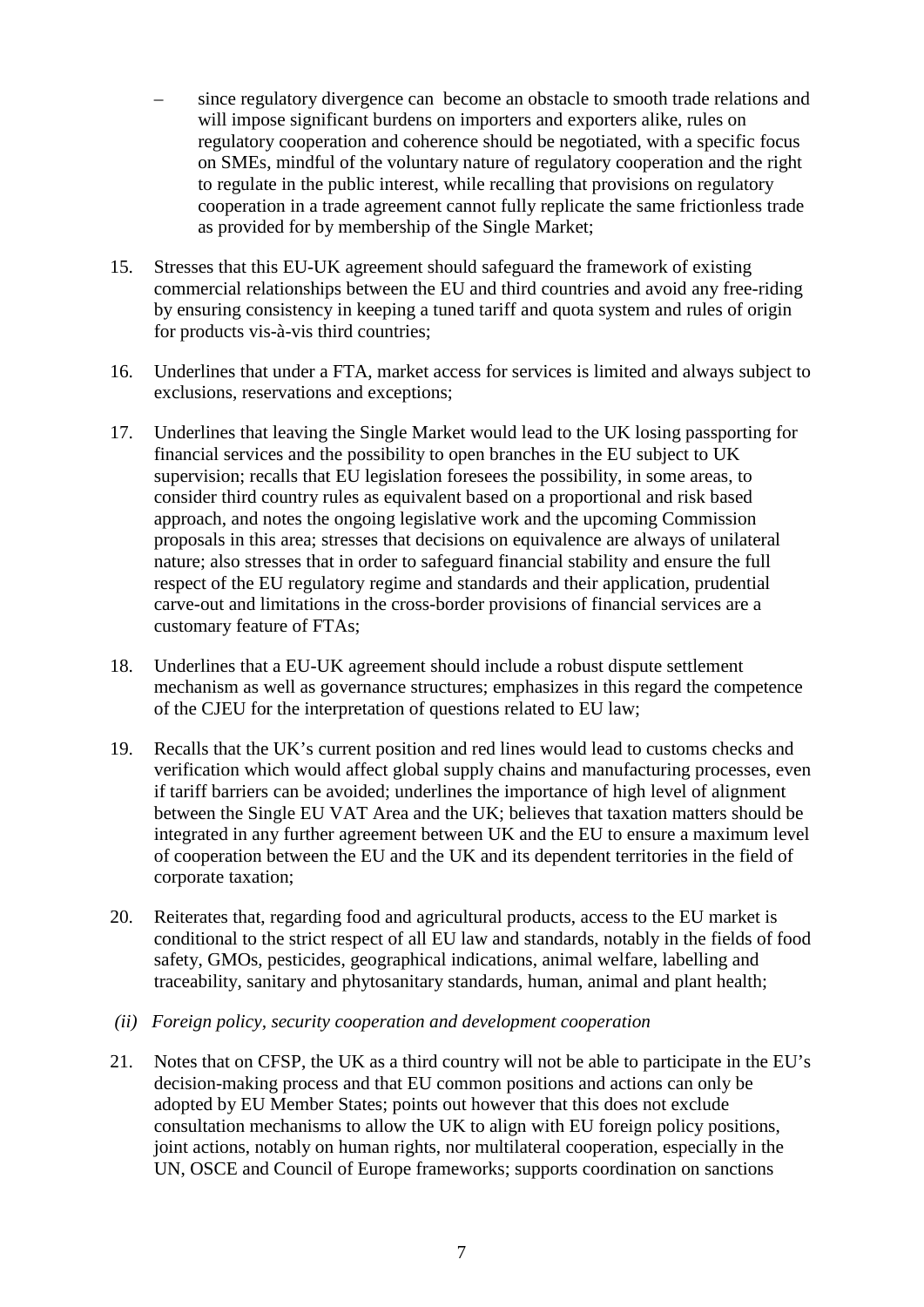policy and implementation, including arms embargos and common positions on arms exports;

- 22. Stresses that such partnership could be made under the Framework Participation Agreement, which administers the role of third countries thereby making it possible for UK participation in civilian and military EU missions (with no lead role for the UK) and operations, programmes and projects, sharing of intelligence, training and exchange of military personnel and collaboration on armaments policy, including projects developed under PESCO; underlines that such participation should be without prejudice to and consistent with relevant EU positions, decisions and legislation, including on procurement and transfers in the field of defence; affirms that such cooperation is conditional on full compliance with international human rights law and international humanitarian law and EU fundamental rights;
- 23. Notes that any cooperation in the above areas that involves sharing of EU classified information, including on intelligence, is conditional on a security information agreement for the protection of EU classified information;
- 24. Notes that based on similar third-country arrangements UK could participate in Union programmes in support of defence and external security (such as the European Defence fund, Galileo and cyber-security programmes); is open to the possibility of the UK continuing to contribute to the EU´s external financing instruments in pursuit of common objectives, especially in the common neighbourhood;
- 25. Notes that the UK is a major development cooperation and humanitarian aid actor and that EU-UK cooperation in these areas post-Brexit would be mutually beneficial;
- *(iii) Internal security*
- 26. Stresses that it is in the mutual interest of the EU and the UK to establish a partnership that ensures continued security cooperation to face shared threats, especially terrorism and organised crime and avoids the disruption of information flows in this field; notes that third countries (outside the Schengen area) do not benefit from any privileged access to EU instruments, including databases, in this field nor can they take part in the priority setting, the development of the multiannual strategic goals or lead operational action plans in the context of the EU Policy Cycle;
- 27. Also notes that, in addition to the necessity of protecting, through transitional arrangements, ongoing procedures and investigations involving the UK, separate arrangements with the UK as a third country as regards judicial cooperation in criminal matters, including on extradition and mutual legal assistance will have to be found, instead of current arrangements such as the European Arrest Warrant;
- 28. Is of the view that future cooperation can be developed on the basis of non-Schengen third-country arrangements enabling exchange of security-relevant data and operational cooperation with EU bodies and mechanisms (such as Europol and Eurojust);
- 29. Stresses that such cooperation should provide legal certainty, must be based on safeguards with regard to fundamental rights as set out in the European Convention on Human Rights and provide a level of protection essentially equivalent to that of the Charter; stresses furthermore that it should fully respect EU data protection standards and rely on effective enforcement and dispute settlement; considers it necessary to find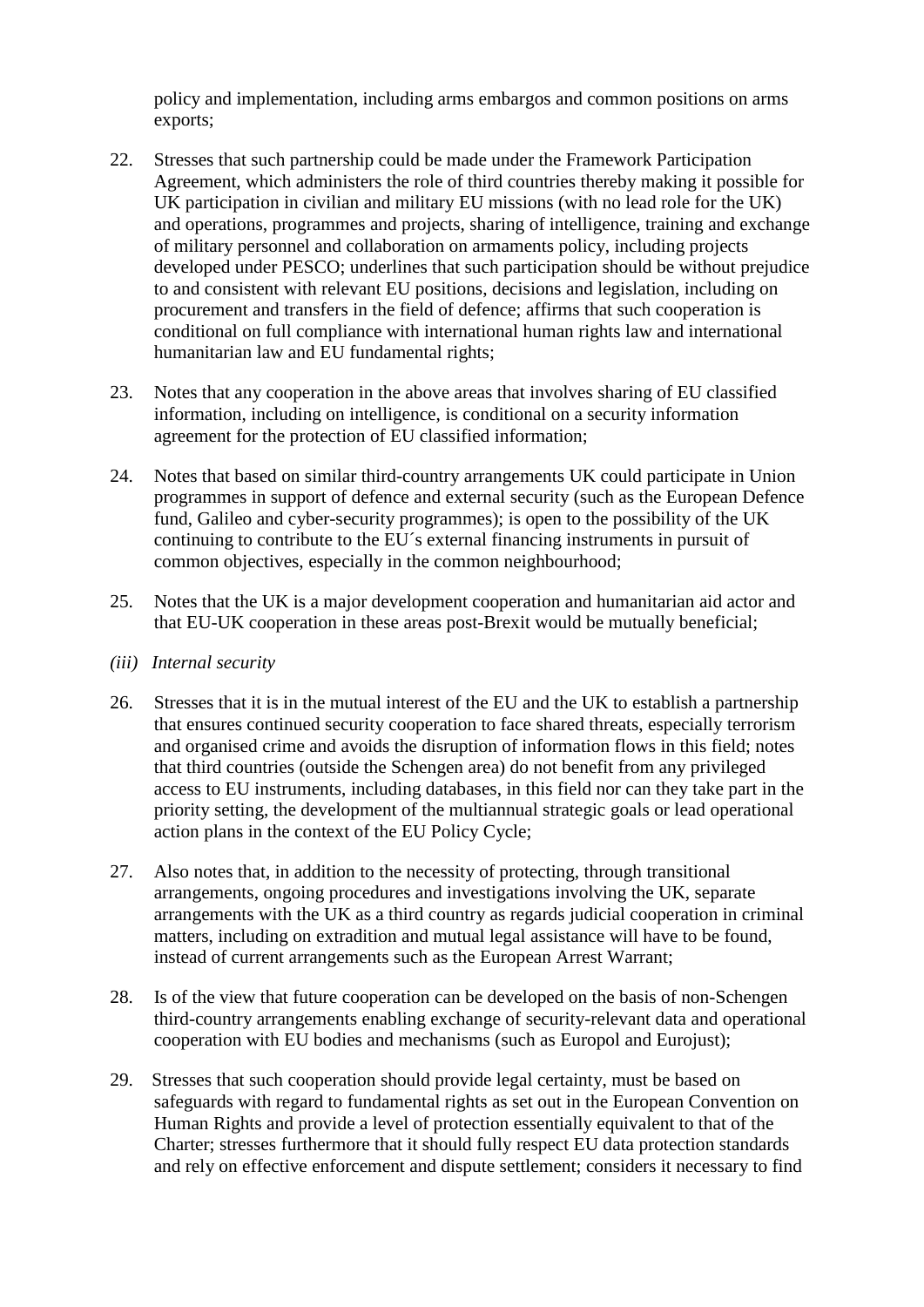a solution to regulate future EU-UK data exchange in the field of law enforcement, intelligence and counter-terrorism operations; underlines that an adequacy decision by the European Commission would be the preferred and securest option; recalls that in any case the UK must provide a level of data protection that is as robust as Union data protection rules;

#### *(iv) Thematic cooperation*

- 30. Underlines that the principles set out in paragraph 4 should also fully and unconditionally apply to the future cooperation with the UK in a number of areas of common interests; stresses that such agreements would need to respect a balance of rights and obligations commensurate to that of similar agreements with other third countries, but taking account of the geographical proximity and the close links between the EU and the UK;
- 31. Believes that, in light of the above principles and conditions, and in the interest of the passengers, air carriers, manufacturers and workers' unions, connectivity has to be ensured by means of an air transport agreement and aviation safety agreement; stresses however that the degree of market access is conditional on the level of regulatory convergence and alignment with EU acquis, and on the setting up of a solid dispute settlement and arbitration mechanism; does not exclude, moreover, future cooperation with the UK to support projects of common interest in the transport sector;
- 32. Could consider with respect to fisheries that a novel form of third country-type of bilateral partnership agreement be negotiated with the aim to maintain a high level of cooperation, coherence and convergence, ensuring a stable and continued mutual access to waters and resources in accordance with the CFP principles, policy and governance provisions, and sustainable management of shared stocks, this in order to restore and maintain populations of these stocks above levels which can produce the Maximum Sustainable Yield; underlines that the common management of shared stocks necessitates a continuation of the UK contribution to the scientific assessment of those stocks; stresses however that reciprocal market access for fishery products has to be negotiated as part of the future agreement, and that the level of access to the EU domestic market must be conditional on the level of access for EU vessels to the UK fishing grounds and their resources as well as on the level of cooperation in the management of shared stocks;
- 33. Underlines the value of cultural and educational cooperation, including learning and youth mobility, as well as the importance of cultural and creative industries, in helping the EU to deepen ties with neighboring countries and would welcome continued cooperation between the EU and the UK in those areas, including through relevant programmes, such as Erasmus or Creative Europe;
- 34. Could consider in relation to cooperation on research and innovation UK participation, as a third country, in the EU Research and Innovation Framework Programme and in the EU space programmes, without permitting net transfer from the EU budget to the UK, nor any decision making role for the UK;
- 35. Believes that the best option for environment, action against climate change, public health and food safety would be for the UK to remain fully aligned with current and future EU legislation including adherence to commitments and targets for 2030 already agreed under the EU´s Clean Air package and Clean Energy package; however, should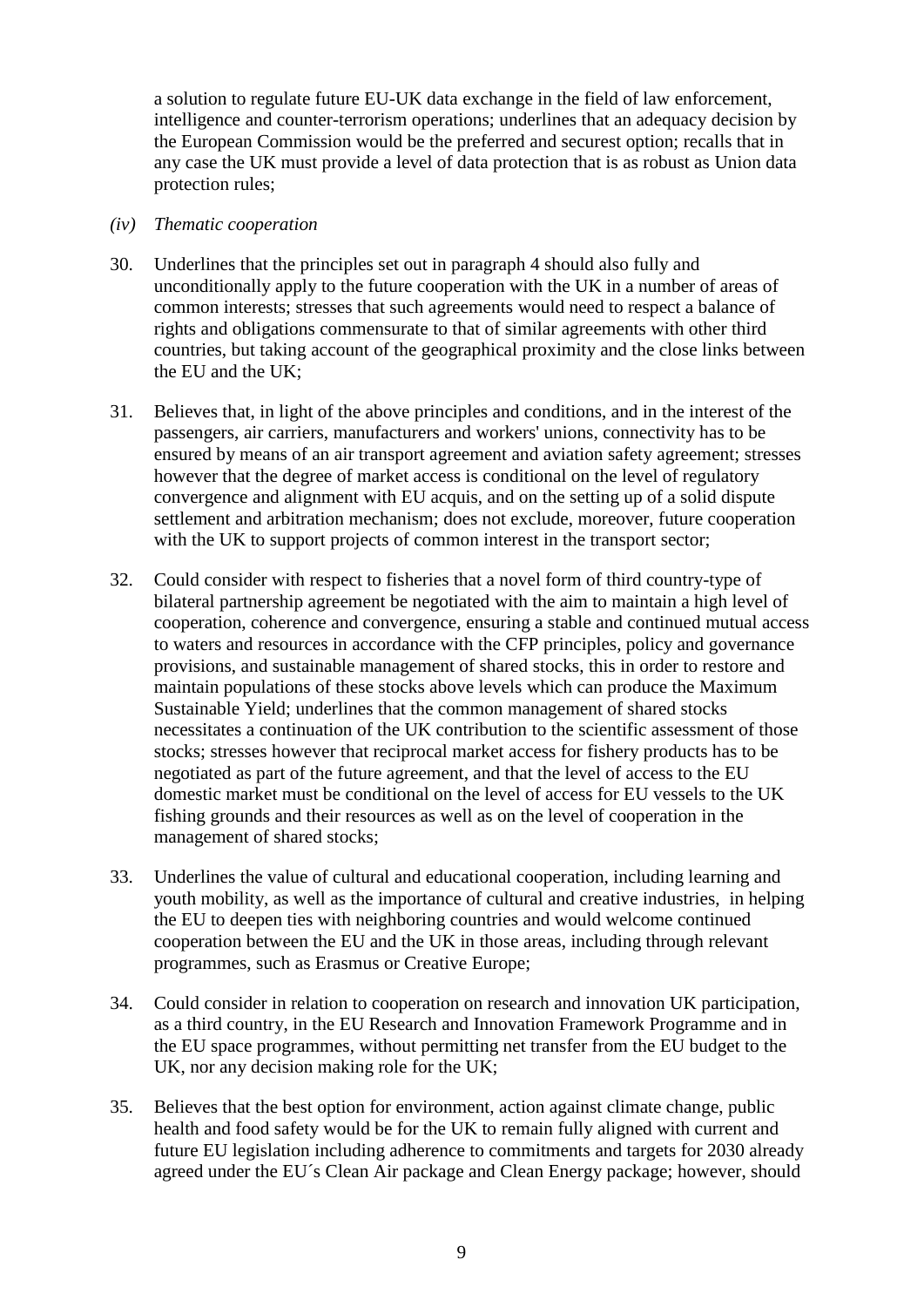this not be the case, calls for arrangements between the EU and the UK to ensure close cooperation and high standards on those issues and to deal with trans-boundary environmental issues; stresses that any cooperation with the EU agencies in those areas must be based on bilateral agreements;

- 36. Could consider similar third-country arrangements be made in the areas of energy, electronic communications, cybersecurity and ICT; is of the opinion, in relation to energy, that any such arrangements should respect the integrity of the internal energy market, contribute to energy security, sustainability and competitiveness and take account of interconnectors between the EU and the UK; expects the UK to comply with the highest nuclear safety, security and radiation protection standards, including for waste shipments and decommissioning;
- 37. Believes that the EU PEACE programme, which aims at reinforcing a peaceful and stable society by fostering reconciliation in Northern Ireland and the Border Region of Ireland, should be maintained with a continued participation of the UK;
- *(v) Governance of the future agreement*
- 38. Points out that any future EU-UK agreement as a third country should include the establishment of a coherent and solid governance system as an overarching framework for the four pillars, covering the joint continuous supervision/management of the agreement, dispute settlement and enforcement mechanisms with respect to the interpretation and the application of the agreement's provisions;
- 39. Insists on the absolute necessity for this governance system to fully preserve the autonomy of the EU's decision-making and legal order, including the role of the CJEU as the sole interpreter of EU law;
- 40. Stresses that the design of governance arrangements should be commensurate to the nature, scope and depth of the future relation and take account of the level of interconnection, cooperation and proximity;
- 41. Agrees with the setting up a joint committee responsible for overseeing the implementation of the agreement, addressing divergences of interpretation and implementing agreed corrective measures in good faith and fully ensuring the EU's regulatory autonomy, including the legislative prerogatives of the European Parliament and the Council; underlines that the EU representatives in this committee should be subject to appropriate accountability mechanisms involving the European Parliament;
- 42. Considers that, for provisions based on EU law concepts, the governance arrangements should provide for referral to the CJEU; reiterates that for the application and interpretation of provisions of the agreement other than those relating to Union law, an alternative dispute settlement mechanism can only be envisaged if it offers equivalent guarantees of independence and impartiality to the CJEU;

## *(vi) Level playing field*

43. Recalls that, the UK and its dependent territories should continue to respect and implement the standards under its international commitments, and the Union's legislation and policies particularly in the fields referred to in paragraph 4, in a way that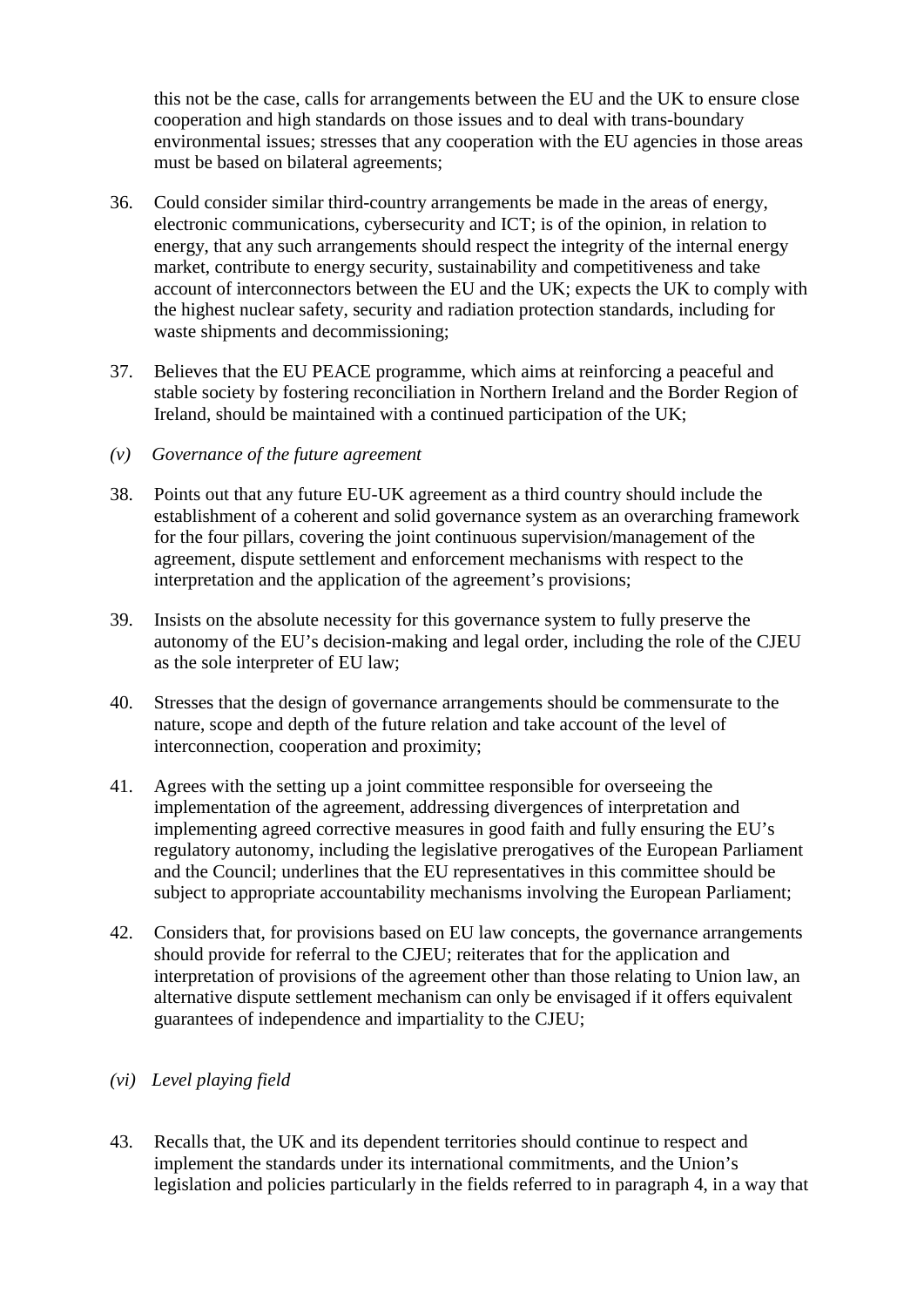reflects the breadth and depth of the future relationship; notes the benefit of maintaining regulatory alignment based on the Union's legislation;

- 44. Notes that the breadth and depth of the agreement on a level-playing field will be essential in determining the extent of the overall future EU-UK relationship; recalls that the continued adherence of the UK to the European social model will play a key role in this;
- 45. Strongly believes that the UK should adhere to the evolving standards on taxation and anti-money laundering legislation within the Union acquis, including tax transparency, exchange of information on tax matters and anti-tax avoidance measures and should address the situation of its dependent territories and their non-compliance with EU good governance criteria and transparency requirements; insists that customs union access be made strictly conditional upon the alignment of the UK with the above-mentioned standards;
- 46. Reiterates the need to set up safeguards to ensure the maintenance of both high standards and a level playing in the fields of environmental protection, action against climate change, food safety and public health; underlines that access to justice and proper complaints mechanism must be ensured for citizens and NGO's with respect to the enforcement of labour and environmental standards;
- 47. Notes that as with the rest of the agreement, provisions on the level playing field will require robust governance structures to include appropriate management, supervision, dispute settlement and enforcement mechanism with sanctions and interim measures where necessary and with a requirement for both parties to establish, or where relevant maintain, independent institutions capable of effectively overseeing and enforcing implementation;
- *(vii) Possible participation in EU programmes*
- 48. Stresses that the modalities for the UK's participation in EU actions and programmes will be the rules applicable to third countries outside the EEA; underlines that UK participation must be jointly agreed by the EU whilst respecting all relevant rules and mechanisms and conditions of participation, including in relation to financing, implementation, control and discharge and without permitting net transfer from the EU budget to the UK;
- 49. Recalls that, as a general rule, as a third country the UK cannot participate in or have access to EU agencies; notes however that this does not exclude cooperation in specific cases in a strictly regulated manner requiring compliance with all relevant rules and financial contributions; points out that the next MFF will need to incorporate the consequences of the future EU-UK relations;

## *Withdrawal Agreement*

- 50. Welcomes the Commission's draft Withdrawal Agreement of 28 February 2018, which largely reflects Parliament's views; notes that it has been drafted on the basis of the mutually agreed Joint Report of 8 December 2017 and of EU positions on other separation issues;
- 51. Welcomes the institutional provisions and the dispute settlement mechanisms foreseen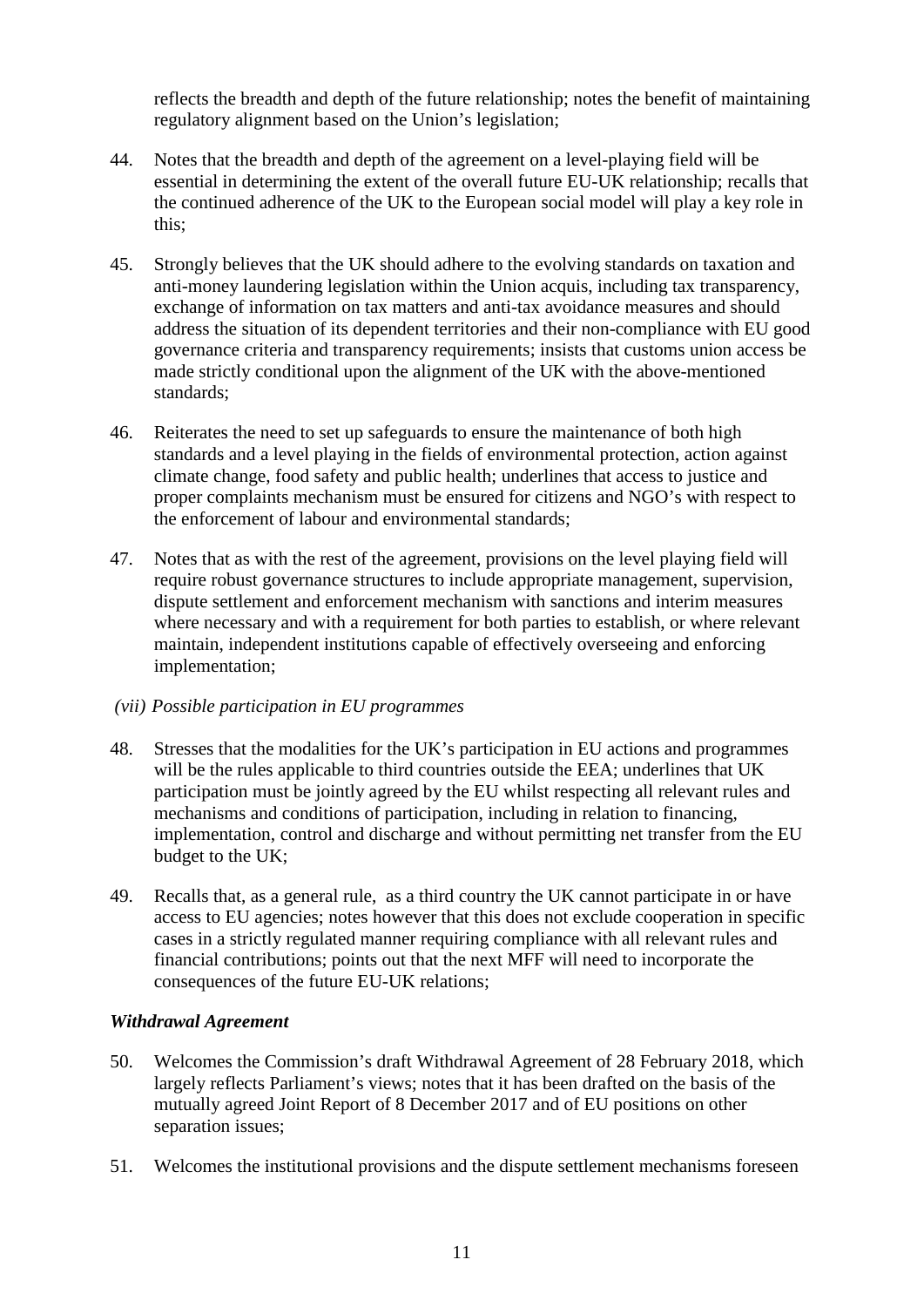in the draft Withdrawal Agreement, including the suspension of benefits during the transition period as foreseen in article 165 of the draft Withdrawal Agreement in case of the non-respect of commitments and provisions relating to the Withdrawal Agreement;

## *(i) Citizens' rights*

- 52. Welcomes the general approach taken on citizens´ rights in Part 2 of the European Commission´s draft Withdrawal Treaty but reiterates that addressing all outstanding issues with regard to citizens' rights and making sure that the rights of EU citizens legally residing in the UK and of UK citizens legally residing in EU-27 are not affected by Brexit will be one of the key issues for Parliament´s consent; supports the inclusion of the reference to future spouses; takes note of the provisions on the administrative procedures to acquire permanent resident status and insists on the need to enable families to initiate the procedure by means of a single form that is declaratory in nature and places the burden of proof on the UK authorities; underlines that the European Parliament will scrutinize that these procedures are effectively implemented and are simple, clear and free of charge; insists that future free movement rights across the whole EU for UK citizens currently resident in an EU-27 Member State is guaranteed, as well as voting rights in local elections for all citizens covered by the Withdrawal Agreement; also calls for the lifelong right for EU citizens covered by the Withdrawal Agreement to return to the UK, the protection against expulsion of disabled citizens and their carers, as well as of procedural rights related to expulsion as referred to in Directive 2004/38/EC and of rights of third country nationals as established in EU law;
- 53. Insists that during the transition period any EU citizens coming to the UK will enjoy the same rights as those having arrived before the start of the transition period; rejects in this context that the recent policy paper published by the UK Government maintains discriminations between EU citizens arrived before and after the start of the transition period;
- 54. Reiterates that many citizens of the UK have expressed strong opposition to losing the rights they currently enjoy pursuant to Article 20 or the treaty on the Functioning of the European Union; proposes that the EU27 examine how to mitigate this within the limits of EU primary law whilst fully respecting the principles of reciprocity, equity, symmetry and non discrimination; notes the recent referral to the CJEU of a case brought in a Dutch court concerning the preservation of EU citizenship rights for UK citizens after Brexit;

## *(ii) Ireland and Northern Ireland*

- 55. Welcomes the Protocol on Ireland and Northern Ireland in the European Commission´s draft Withdrawal Agreement which makes the backstop option outlined in the Joint Report of the 8th of December 2017 operational; emphasises that this provides a concrete solution to preserve the North-South cooperation and avoids a hard border between Northern Ireland and Ireland, which is necessary, in case no alternative is found be it through the overall EU-UK relationship or through specific solutions to be proposed by the UK, as referred to in paragraph 49 of the Joint Report;
- 56. Recalls the importance of the UK's commitment to ensure that there will be no diminution of rights, including social and democratic rights, safeguards and equality of opportunity as set out in the Good Friday Agreement, in line with the commitments of the Joint Report; insists on the transposition of all elements of the Common Travel Area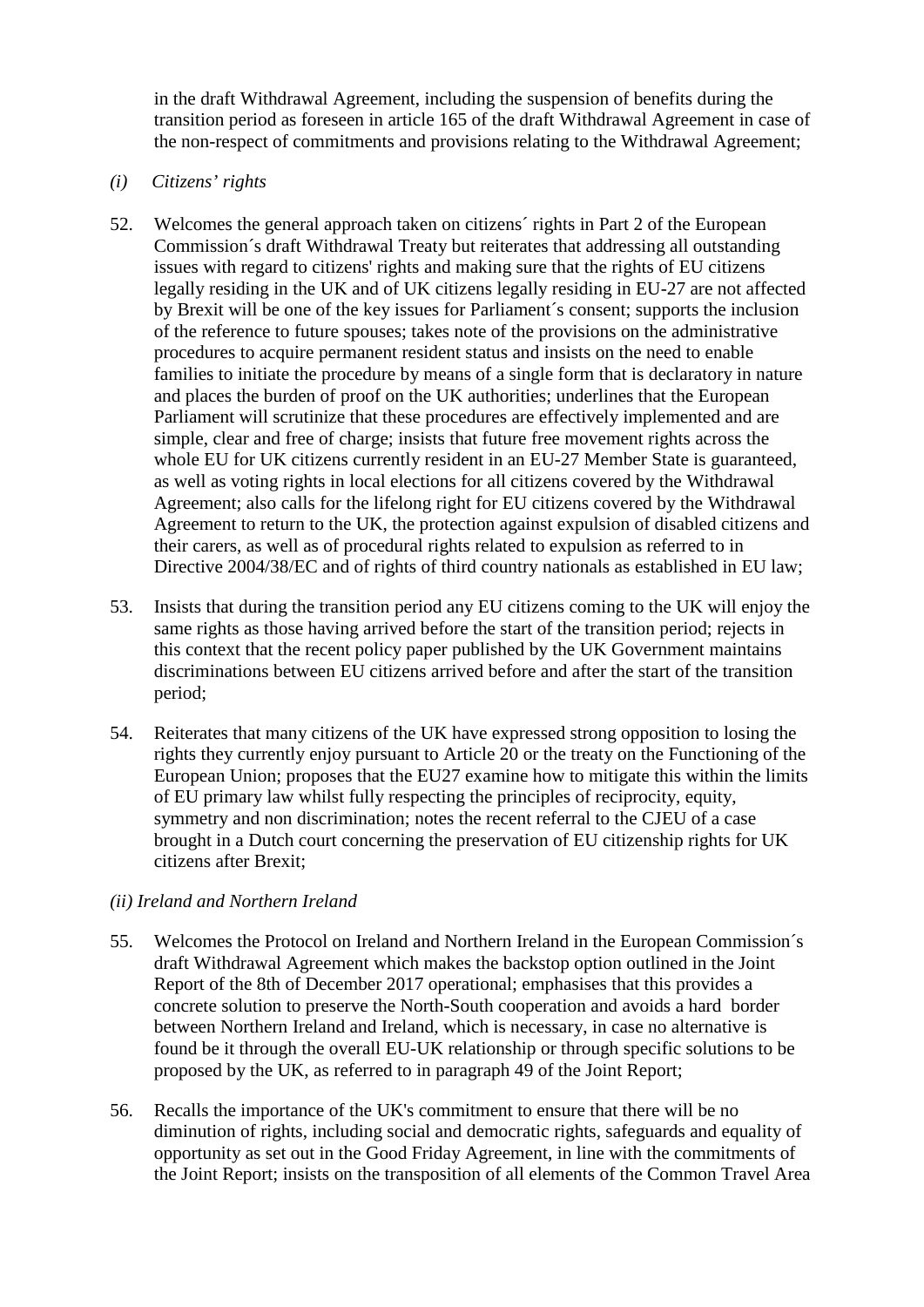and on the free movement rights of EU citizens, as embedded in EU law and in the Good Friday Agreement;

*(iii) Transitional period*

- 57. Reiterates the principles contained in its 13 December Resolution, that after the withdrawal date the UK will no longer be part of the EU institutions and bodies and no longer contribute to decision-making, and that transition can only consist of the prolongation of the EU acquis, the continued application of existing EU regulatory, budgetary, supervisory, judicial and enforcement instruments and structures to the UK; fully supports the negotiating mandate laid down in the European Council negotiating guidelines, the Council negotiating directives and the recent Commission position paper on this issue;
- 58. Welcomes and expresses support for Part Four of the Draft Withdrawal Agreement on transitional arrangements; reiterates that all the rights conferred to citizens by Union law should be extended throughout the transition period; stresses that this applies also to EU citizens arriving in the UK during the transition period who should benefit from exactly the same rights especially concerning child allowances, family reunification and access to the judicial redress with the ECJ;
- 59. Recalls that any transitional arrangements must be fully compatible with WTO obligations in order not to disrupt trade relations with third countries;
- 60. Insists that any future trade agreements that the UK negotiates post-withdrawal with third countries may only come into force at the end of the period during which transitional arrangements apply;
- 61. Recalls that as from the date of the UK's withdrawal from the EU, the UK will no longer benefit from the international agreements concluded by the EU, or by the Member States acting on its behalf, or by the EU and the Member States acting jointly; takes note that, during a transition period, the UK will remain bound by the obligations stemming from these agreements; stresses that it is principally for the UK to seek arrangements with those third countries where an agreement is in place should it wish to maintain the effects of existing agreements as regards the UK and that the UK will not be able to participate in the governance structures and decision-making procedures provided for by these agreements;
- 62. Points out that, as part of the Withdrawal Agreement, the transitional arrangements can only be implemented once this agreement enters into force;
- *(iv) Other separation issues*
- 63. Calls for an agreement to be found without delay on all separation provisions as set out in Part Three of the draft Withdrawal Agreement and urges that the UK come with a clear position, where it has already not done so, on all outstanding issues pertaining to its orderly withdrawal;

## *Preparedness*

64. Underlines the importance of the work undertaken by the Commission and the Member